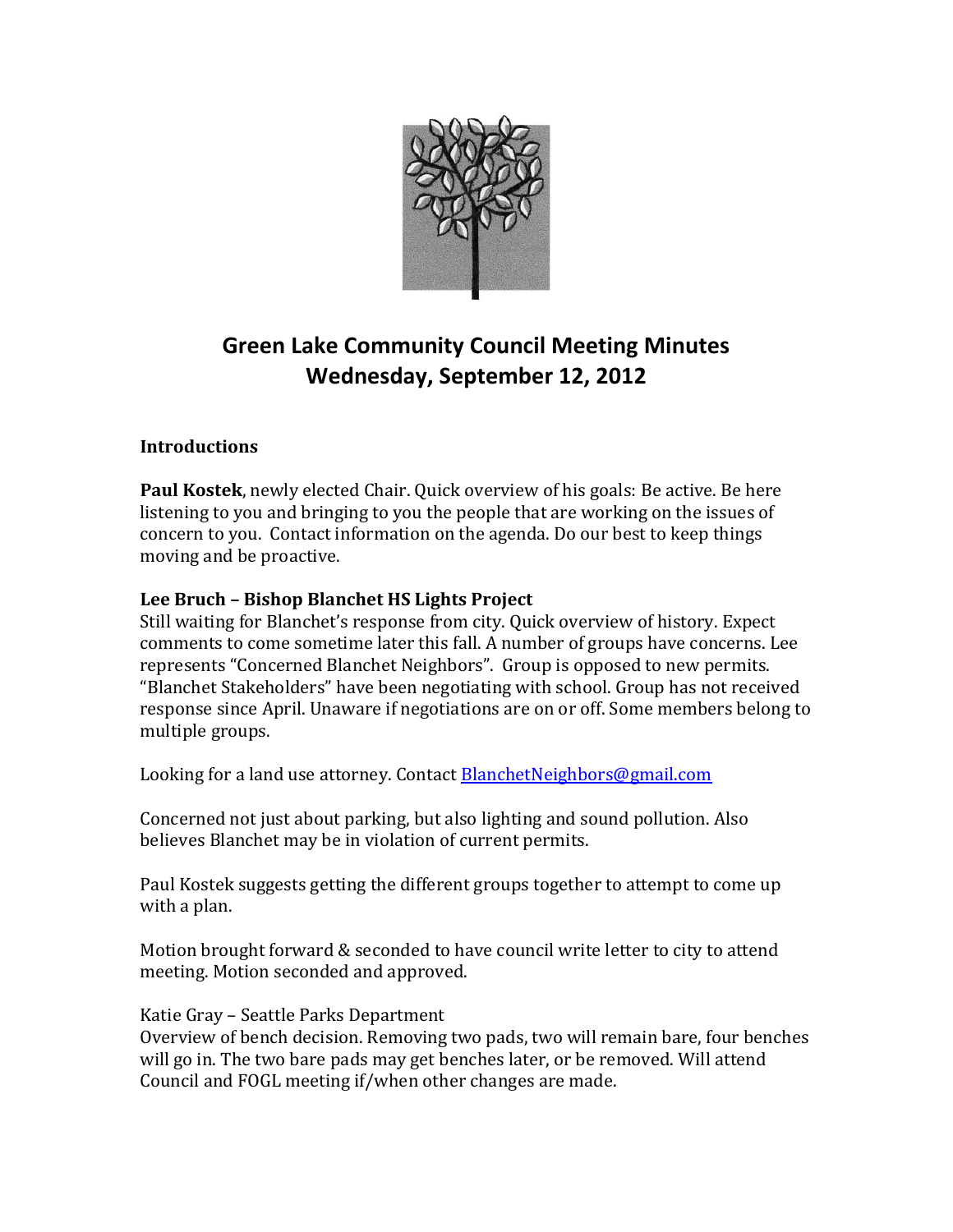Large tree went down. A fungus damaged the tree from the inside out and couldn't be detected previously.

Fundraiser continuing to install bench near where the large maple tree found.

End of "peak season" – October  $2<sup>nd</sup>$ . Evening cleanup will cease after that time.

Have been some issues with small fires in comfort stations. Some toilet paper was burned and spread. Please call 911 if you see anything like this.

Lighting improvements at Lower Woodland starting next year. Will look into having the project manager attend. \$700,000 to replace the lights. "Hopefully" lower poles and less spillover of the lights.

## **Bill Thorness – Solarize NW**

Resident of Phinney Ridge. Working with non-profit Northwest SEED. Looking for other neighborhoods that want to get together to learn more about solar electric and for non-commercial education.

#### [www.solarizewa.org](http://www.solarizewa.org/)

Northwest SEED's first solar project was about 35 homes in Queen Anne. Have also worked in other neighborhoods.

They hold public meetings with contractors. Contractors come out to their house and make an assessment. If assessment is favorable, resident makes contract with contractor directly.

Solar is surprisingly workable in Seattle. Similar climate to parts of Germany which gets a lot of energy from solar. Systems are \$20-30k for a large house. Tax incentives put the payback time in the 8-12yr range. Also increases value of house.

Federal tax credit running through 2016. State sales tax credit runs through June 2013. "Production incentive" – City Light will send a check for the amount of production you make. Program runs through 2020. A credit union is available that offers low interest loans. Some solar panels are made in WA. Higher production tax credits are available for these systems.

Sustainable Ballard is a supporter. Information is available at sustainableballard.org Phinney Ridge Community Council, and Sustainable Greenwood Phinney are supporters.

Not asking for money. Asking for putting name on the bid for fall project to help get word out when the project begins.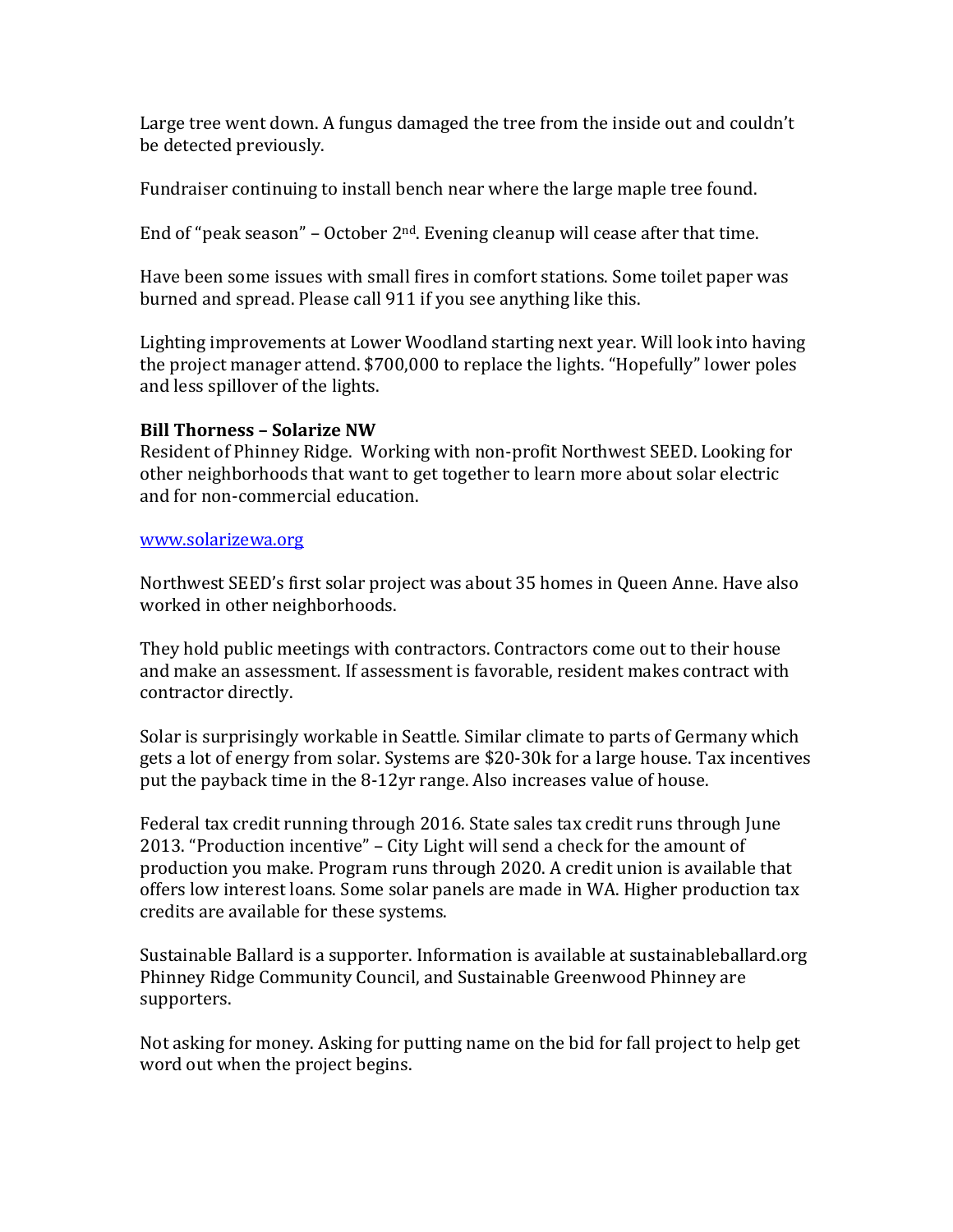Motion to support group. Motion 2<sup>nd</sup>, voted and approved. GLCC will "support" effort.

### **Gayle Garman – Friends of Green Lake**

Have been a few weevil hunts. Some have commented that the milfoil is worse this summer. The weevils are native and can be purchased, but are quite expensive. So prior to purchase, a search for weevils is made to determine if it's a good habitat. Unfortunately, while a good sample was sent to King County, no weevils were found. In the winter, they come to the shore and live under leaves.

Next meeting Tuesday, September 25<sup>th</sup> @ 7pm. 3500 channel catfish planted into the lake within the last month. Expects some discussion about that at the next meeting. Temperature is declining, down to 68°. Clarity is 14'.

If you see what looks like "pea soup" along the shoreline, please take a picture and send it to FOGL – friendsofgreenlake.org

#### **Marina Gordon – EveryBlock**

Used to manage MyWallingford. EveryBlock started in Chicago as a site focused on crime. There is crime data on there about your neighborhood. Works in a way similar to Facebook having a news feed.

Is a source to connect with the community, ask for volunteers… for example, Green Lake Litter patrol picks up litter around the lake every Sunday morning.

#### [marina@everyblock.com](mailto:marina@everyblock.com)

#### **NW District Council – Ellen Hewitt**

Rapid Ride is a new bus connection going down Aurora. Attempting to enhance impact on city council. Murals that were tagged have been painted over  $-63<sup>rd</sup>$  and 57th.

**NW Precinct Report** – seeking volunteer to attend SPD meetings and provide report to council. Contact Paul.

#### **Seattle Public Theater – Keith Dahlgren**

Have been working on keeping the new roof from being damaged by vandals. Was supposed to take two weeks to get a new roof, took six… after many years of waiting. New HVAC system too.

Has been a terrific summer. Several plays as well as a partnership the Seattle Opera. 22 different classes, camps and productions.

*River Ice* – local play continues for one more weekend. *Superior Dounuts* in rehearsal now. Opens on September 29th and runs through October 21st.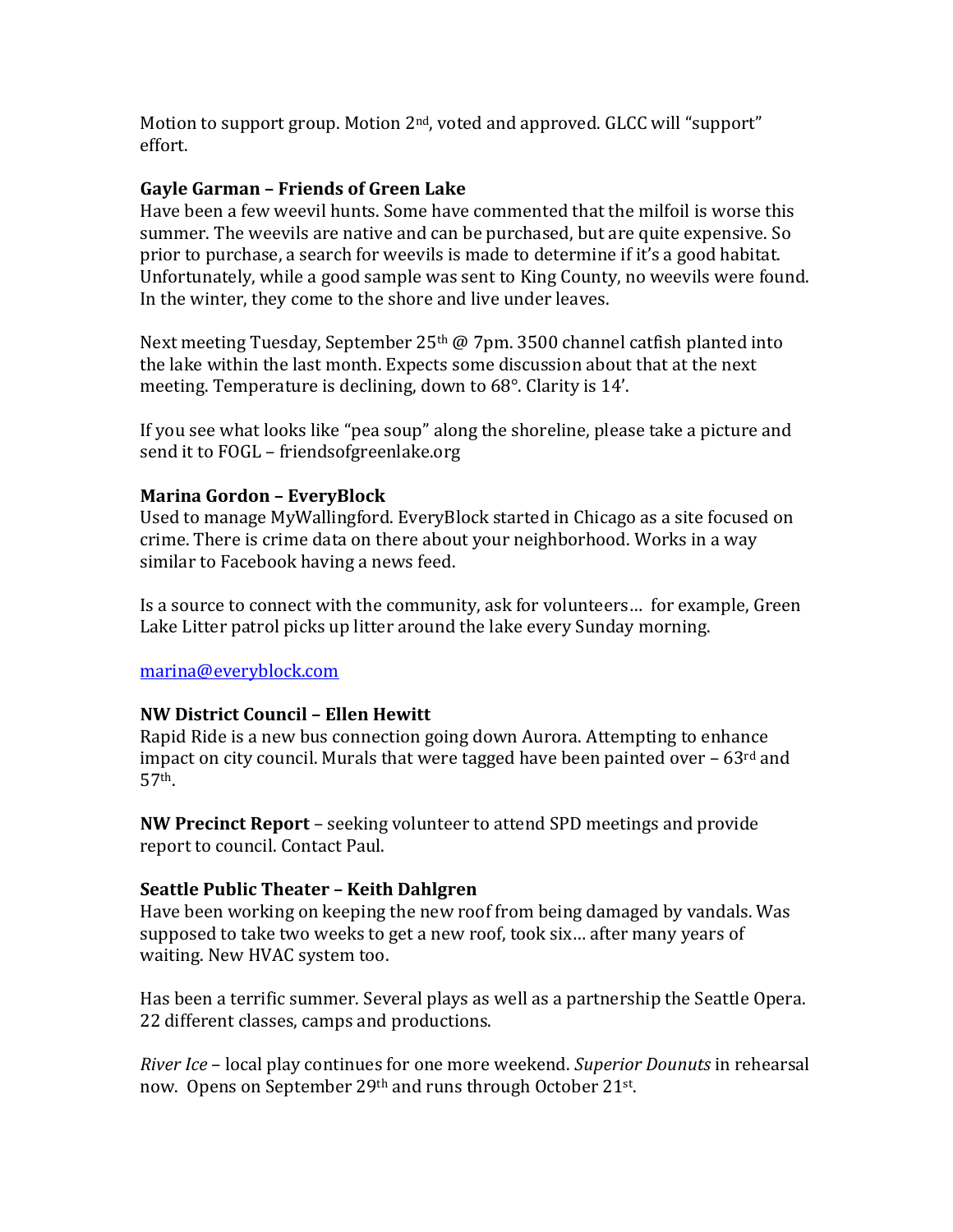Seattlepublictheater.org

#### **Real Estate Report & Land Use Committee – Michael Cornell**

Real estate reports provided. Economy picking up and developers and builders are coming back. Last year 25 units were sold in area, \$469k average price. This year, 36 unit, average price \$491k.

Biggest challenge is that there's not enough inventory.

Within the last week issues raised about "Backyard houses" – not rentals or "accessory" dwellings. This lots being split and small lots being developed. City has instituted moratorium on these small-lot houses. City has already changed mind on moratorium. It is now a restriction to 22' in height. Developers are fighting that.

Will be a hearing Thursday morning at 9:30 at city hall.

In 1957, some lots were created with error causing this to be allowed.

The permanent ordinance should be developed in the Fall, and reach a council vote in the Spring.

Seeking volunteers for a Land Use Committee as development is picking up in the neighborhood. Please contact Mike if you wish to join this committee.

#### **Jerry Suder – Seattle DPD**

Supervisor at Department of Planning and Development. Team generally works on bigger projects. Doesn't usually deal with most single family projects. There's no real discretion, nor the ability to disallow plans if they meet code.

Minimum lot size is 5000 for most lots in this area. For a number of reasons, there were also provisions put in for areas that are lots that are smaller than that. You can create smaller lots if they fit within an averaging formula. In the 80's, there were many subdivisions that had very tiny lots. Not uncommon for 25' lots that are 100' or 102' deep. People would buy multiple of these then build one house on them.

The city wanted greater density and the code was loosened up in the 80's to allow for more units on those lots. Then developers found they could buy up a whole block and pack houses in. After this happened, rules changed again. If the lot was in use, it couldn't be used to do this.

New rules as of Monday restrict this, and limit the height of the buildings.

Discussion about Design Review Boards, how they came about and their goals. Essentially helping building design to fit better in the city by ways that can't be dictated by code.